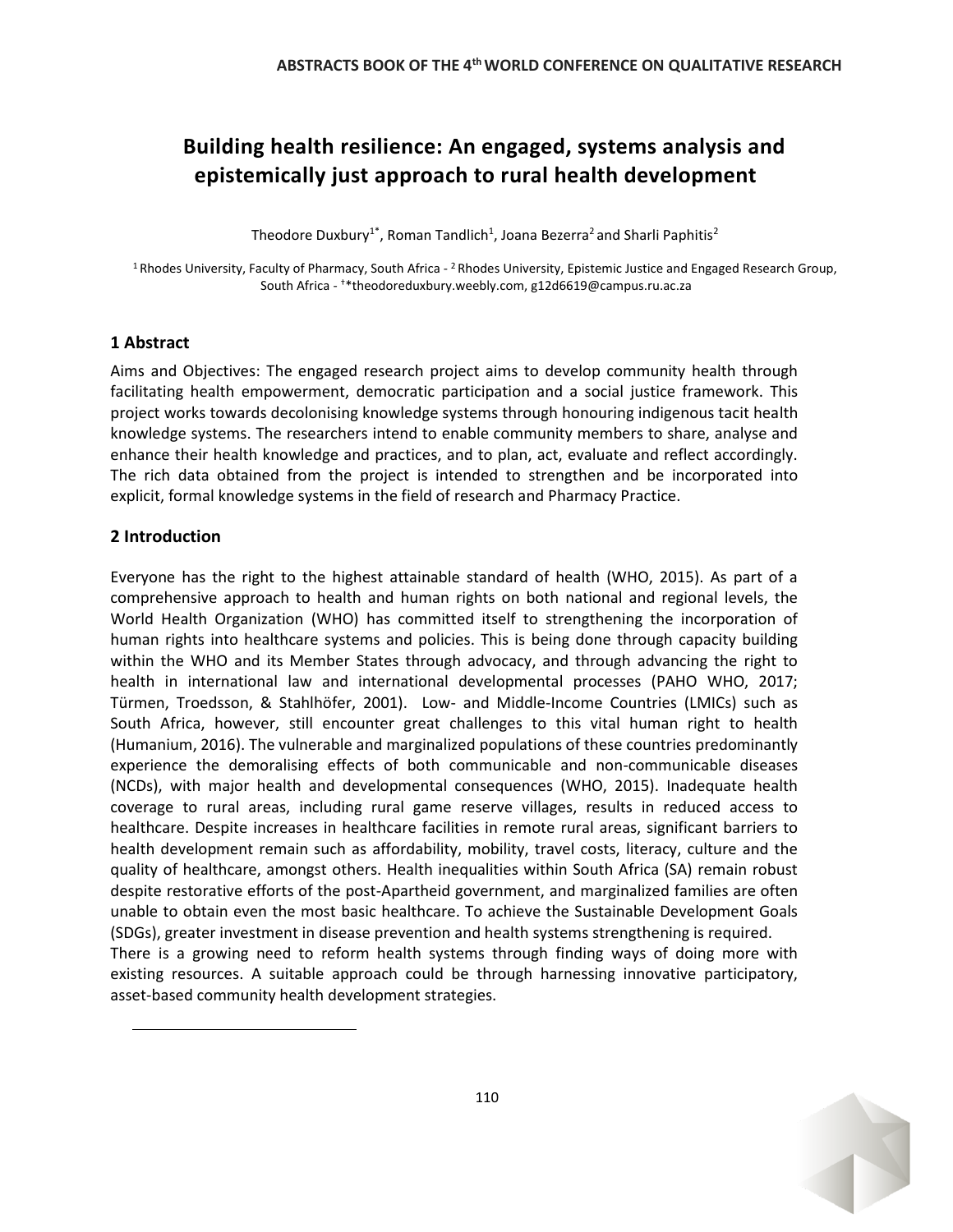As healthcare professionals, pharmacists play a role in identifying the factors that contribute to the complex health challenges in social, cultural and behavioural contexts, to implement systematic and epistemically just health developmental activities accordingly (Higgins, 2012). The WHO emphasizes that in order to improve the effectiveness of the healthcare system and public health, pharmacists and fellow healthcare professionals have to engage in preventative care activities, services and health empowerment. More socially responsible approaches, such as health promotion, has consequently been included as one of the six components which forms the underlying philosophy of Good Pharmacy Practice by the WHO (Laliberté, Perreault, Damestoy, & Lalonde, 2012; Mittelmark, 1999; Monachino & Moreira, 2014; Resnik, 2007; WHO, 2012; Wojtaszczyk, 2008). More research needs to be done on how pharmacists play this role and how thinking about these social aspects can inform healthcare practice. This study therefore aims to fill this gap within the context of pharmacy practice and research.

#### **3 Methodology**

Knowledge is socially and historically located within a complex cultural context (Murphy & Ivinson, 2003). Respect for culture and awareness of power relations is therefore critical. The transformative paradigm's epistemological assumption informs a cyclical model of research that incorporates the establishment of partnerships between researchers and community members and building trust (Mertens, 2007). It is also an innovative approach to health research, which aids in bridging the gap between science and practice through community engagement and social action to improve health equity (Dankwa-Mullan et al., 2010; Wallerstein & Duran, 2010). Consequently, this paradigm requires the researchers to recognize inequalities and injustices in society and poses a shared sense of responsibility. The researchers therefore directly engage in working inclusively with the communities to challenge the present circumstances within and advance health, social justice and human rights. Instead of resorting to academic literature to identify a research problem, the researchers employ a variety of qualitative and quantitative methods, inclusive of community member participation, to identify the focus of the research.

Through an engaged research project, we can understand the variables that determine community health. By facilitating development through an asset-based approach that incorporates the concerns of epistemic justice, these variables can be understood by communities and thereafter harnessed and adapted for health empowerment. In addition, the analysis of community health variables through systems analysis, allows researchers to capture the complexities involved in persistent complex health and social problems. These problems comprise of a high level of interconnectedness and interdependence on various levels which linear, chronological thinking alone cannot solve.

The current study is being conducted in six rural game reserve villages, up to 60km away from the nearest town.

A mixed method exploratory sequential research design guides the generation of rich data through asset-based mapping workshops; voice recorded focus group discussions; semi-structured interviews and observations. The qualitative data collected are analyzed thematically using NVIVO® software and quantitative aspects are analyzed statistically and through VensimPLE®.

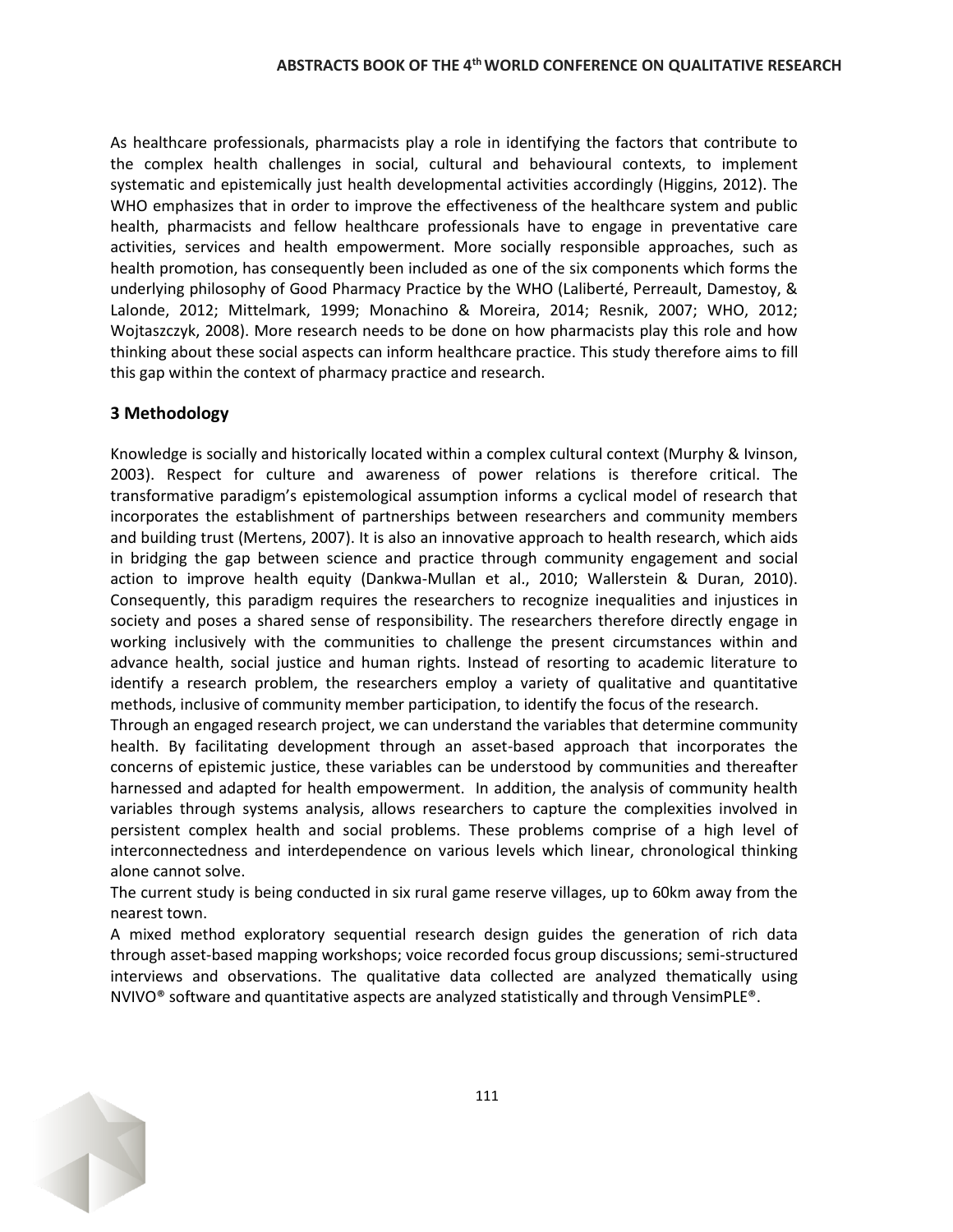#### **4 Results**

SSIs conducted with participants, in Phase one, revealed that the availability and affordability of reliable transport services affect access to healthcare services and access to nutritious food resources to maintain good health and well-being. Individuals within these communities have seen a change in their lifestyle as it shifted from farming-based communities to hospitality-focused workers which impacted substance farming and severely affected the availability of fresh produce. The individuals most at risk are the elderly, disabled, low-income families and those with special healthcare needs.

## **5 Conclusion**

Public health challenges are decidedly dependent on the knowledge, skills and motivation of human resources for health. There is a need for successful, cost-effective and epistemically just public health interventions that emphasises marginalized community participation in addressing their health challenges. Participatory research approaches focus on co-learning, applied knowledge production, and acknowledges the community as a unit of identity, solutions and practice. These characteristics aligns with those of epistemic justice, which is to acknowledge, value and involve prejudicially marginalized social groups as 'knowers'.

#### **References**

- Dankwa-Mullan, I., Rhee, K. B., Stoff, D. M., Pohlhaus, J. R., Sy, F. S., Stinson, N., … Ruffin, J. (2010). Moving toward paradigm-shifting research in health disparities through translational, transformational, and transdisciplinary approaches. American Journal of Public Health, 100 Suppl 1(Suppl 1), S19-24. https://doi.org/10.2105/AJPH.2009.189167
- Higgins, J. (2012). Conference Programme. International Journal of Pharmacy Practice, 20, 1–4. https://doi.org/10.1111/j.2042-7174.2012.00194.x
- Humanium. (2016). Right to Health around the Globe: Together for Children's Rights. Retrieved from http://www.humanium.org/en/world/right-to-health/
- Laliberté, M.-C., Perreault, S., Damestoy, N., & Lalonde, L. (2012). Ideal and actual involvement of community pharmacists in health promotion and prevention: a cross-sectional study in Quebec, Canada. BMC Public Health, 12, 192. https://doi.org/10.1186/1471-2458-12-192
- Mertens, D. M. (2007). Transformative Paradigm, (July 2006), 212–225.
- Mittelmark, M. B. (1999). Social ties and health promotion: suggestions for population-based research. Health Educ Res, 14(4), 447–451. https://doi.org/10.1093/her/14.4.447